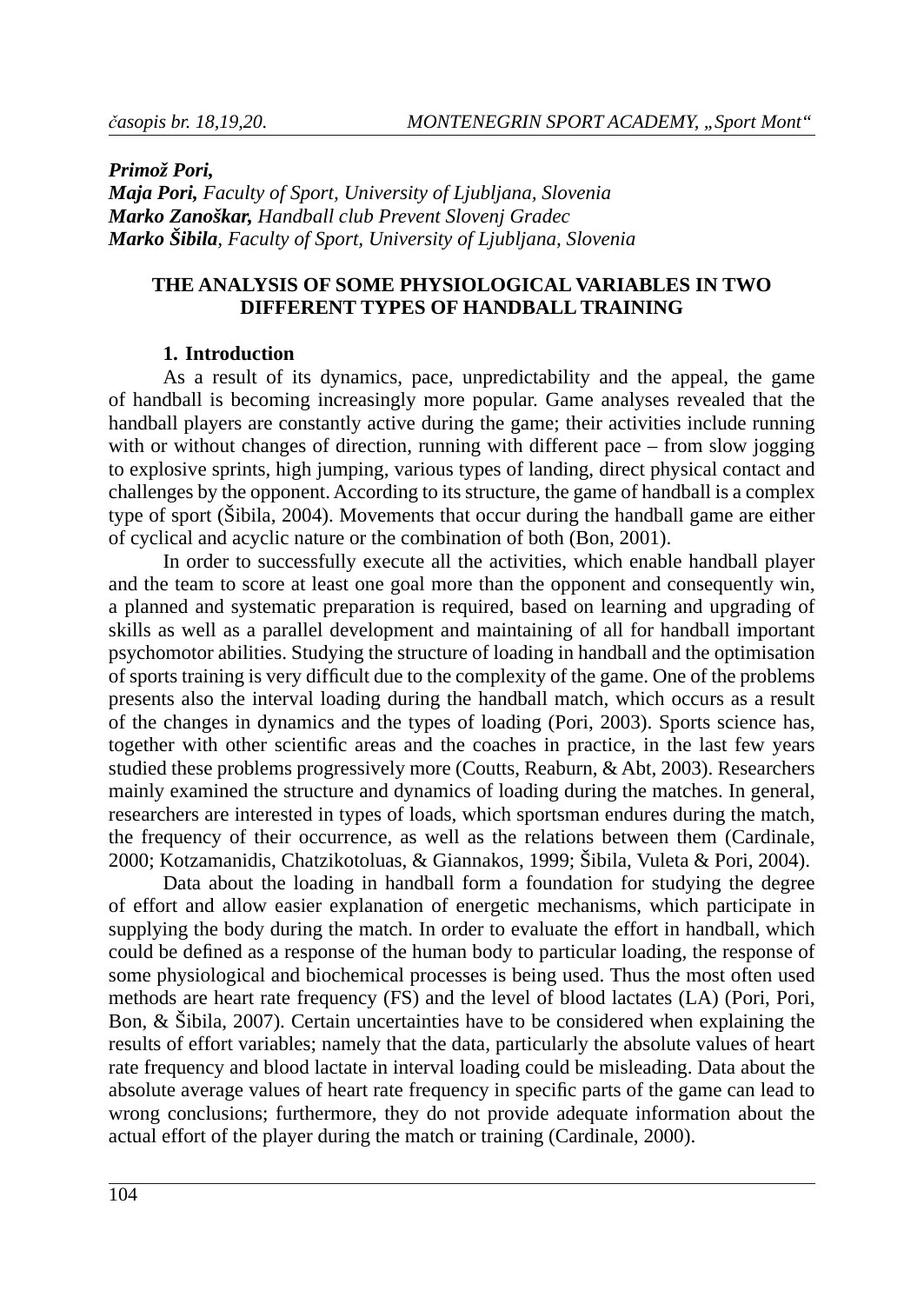The problem of planning the training is extensive in handball. When focusing on endurance training and training of energetic systems, it can be stated that coaches use various methods and means for their development. When planning the training units, it is desired for better optimisation of trainings for development of energetic systems to select those exercises, which include both technical skills of handball and development of motor abilities. Different methods (continuous, interval, repeating) can be selected within the selection of situational activities.

The goal of the present study was to compare and analyse some physiological variables in two different types (methods) of handball training. The aim of the study was to find which energetic mechanisms dominate in two different types of situational handball trainings (interval, continuous) and what kind of effort do players experience under such loading. Enhanced understanding will contribute to better and more optimal construction of exercises, trainings and consequently also to better match results.

## **2. Methodology**

## **2.1 Sample of measured subjects**

Sample of measured subject was represented by twelve players of highest (1A) Slovenian handball league (average height  $185 \pm 5$  cm, average weight  $87 \pm 4.3$  kg, average age  $22.25 \pm 2.5$  years). Four wing players, six outside players and two pivots were analysed. The average playing experience period was seven years. All the measured subjects were healthy and uninjured during the study.

## **2.2 Sample of measured variables**

|            | <b>Abbreviation</b> | Description of the variable           | Unit               |
|------------|---------------------|---------------------------------------|--------------------|
| $\vert$ 1. | HR rest             | Heart rate frequency at rest          | beats/min          |
| 2.         | HR max              | Maximum heart rate frequency          | beats/min          |
| 3.         | La_rest             | Blood lactate levels at rest          | mmol/l             |
| 4.         | La max              | Maximum blood lactate levels          | mmol/l             |
| 5.         | VO <sub>2</sub> max | Maximum oxygen consumption            | $ml/min \times kg$ |
| 6.         | An tres             | Anaerobic threshold (absolute levels) | beats/min          |
| 7.         | An tres $(\% )$     | Anaerobic threshold (relative levels) | $\%$               |

*Table 1: Selected variables, measured in the laboratory conditions* 

| Table 2: Selected variables, measured during the training |  |  |
|-----------------------------------------------------------|--|--|
|-----------------------------------------------------------|--|--|

|              | Abbreviation Description of the variable                         | Unit      |
|--------------|------------------------------------------------------------------|-----------|
| HR abs       | Absolute heart rate frequency values (HR) during the<br>training | beats/min |
|              | Relative HR values under 50% of maximum effort                   | $\%$      |
| HR rel5      |                                                                  |           |
| $H$ R_rel5_7 | Relative HR values between 50% and 70% of maximum<br>effort      | $\%$      |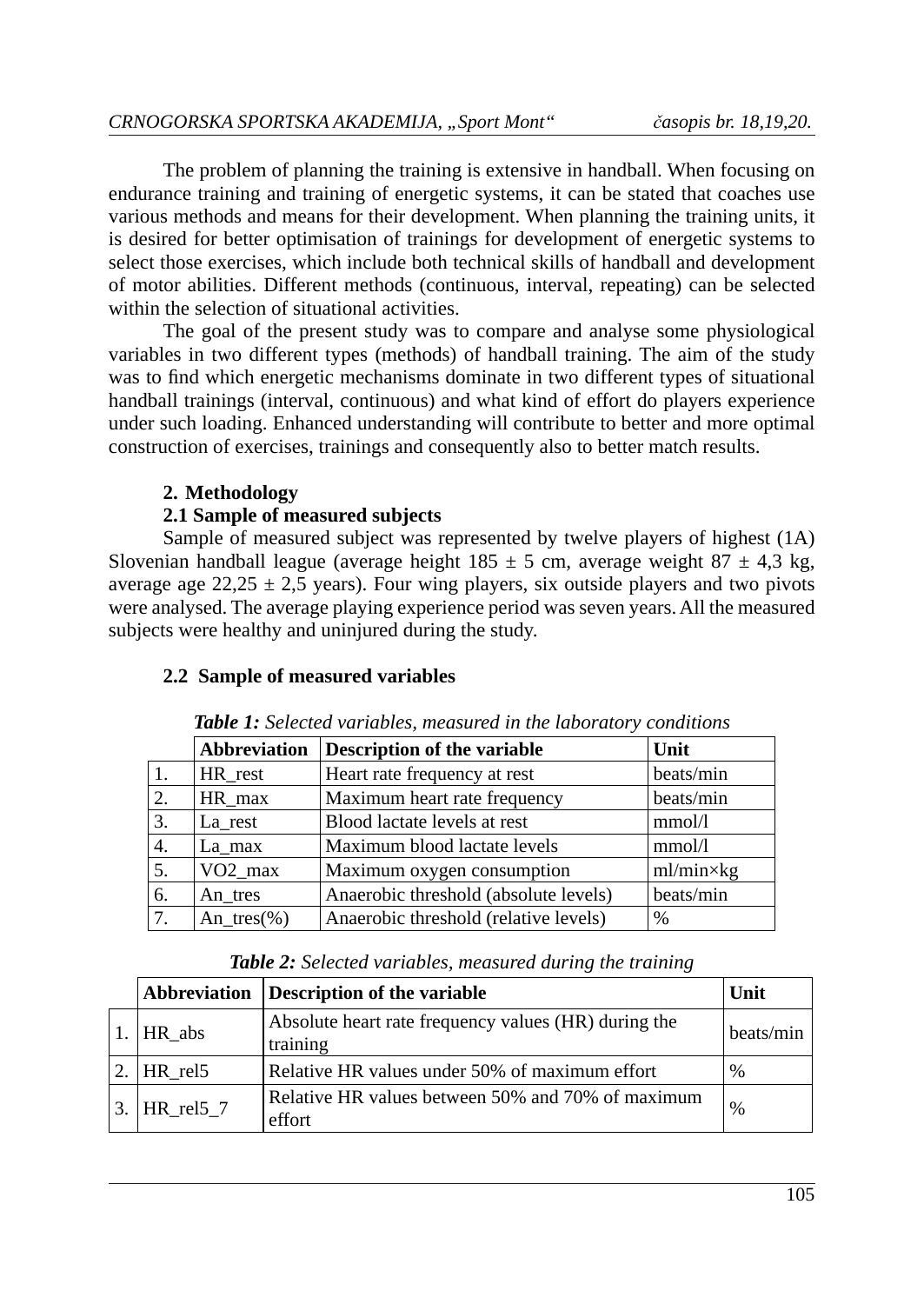|    | $HR$ <sub>rel</sub> $7_9$    | Relative HR values between 70% and 90% of maximum<br>effort     | $\%$                    |
|----|------------------------------|-----------------------------------------------------------------|-------------------------|
|    | 5. $ HR$ rel9                | Relative HR values above 90% of maximum effort                  | $\%$                    |
| 6. | <b>HR</b><br>$rel\pm 5\% AP$ | Relative HR values 5% above and 5% below anaerobic<br>threshold | $\%$                    |
|    | LA                           | Blood lactate levels after the exercises                        | mmol/l                  |
| 8. | $VO_{2}$ max                 | Maximum oxygen consumption                                      | ml/<br>$min \times k$ g |

## **2.3 Data collection methods**

Measurements were carried out in three parts. The first part of measurements was carried out in the laboratory for sports physiology at the Institute of Sport in Ljubljana, Slovenia. The subjects were measured according to the Nowacki procedure by using the running test with the increasing speed on the running treadmill (Woodway ELG6, ZDA) and with the use of spirometer (Mijnhardt Oxyco β, Netherlands) and heart rate frequency monitor. The Nowacki procedure is based on the principle of increased intensity. The first blood sample from the earlobe of measured subjects was taken at the beginning of the test. The speed of treadmill at the test was computer controlled (IMB PC AT486) and has been increasing by 0.33 ms-1 for every finished distance of 200 metres. The incline of the treadmill has been increasing at the same time and rate by 2% upwards. Measured subjects continued to run until they reached their maximum heart rate frequency, afterwards the second blood sample was taken from their ear lobe in order to analyse the blood lactate. Subjects continued to run for another five minutes at a low intensity and the decrease of heart rate frequency was monitored. Blood samples were processed with the use of analysing machine (Eppendorf EBIO plus, Germany).

The second part of measurements was carried out by the subjects themselves, as they were required to monitor their heart rate frequency at rest (FS\_mir) for ten consecutive days on the radial artery of wrist first thing in the morning and also prior to every activity. They counted heart beats in a minute and recorded the result on special forms. An average heart rate frequency at rest was calculated for every individual from daily records.

The third part of measurements was carried out in two training days; each of them was of different type. Trainings were held in Slovenj Gradec sports hall at 5 pm. The complete Prevent club senior team participated at the training and the measured subjects trained as a part of the team. Trainings were logically constructed and included warmup exercises, main activity exercises and cool-down exercises. Measured subjects were fitted with the Polar (s750i) heart beat monitors and (Cosmed K4b2) spirometers prior to the start of the training. The heart rate monitors and spirometers were switched on at the start of the training and switched off at the end of the training with the spirometers checking the oxygen consumption every 5 seconds. Blood sample from the ear lobe was taken at the end of each exercise. Blood sample collection and analysis were carried out according to the standard procedures and with the group of experienced measurers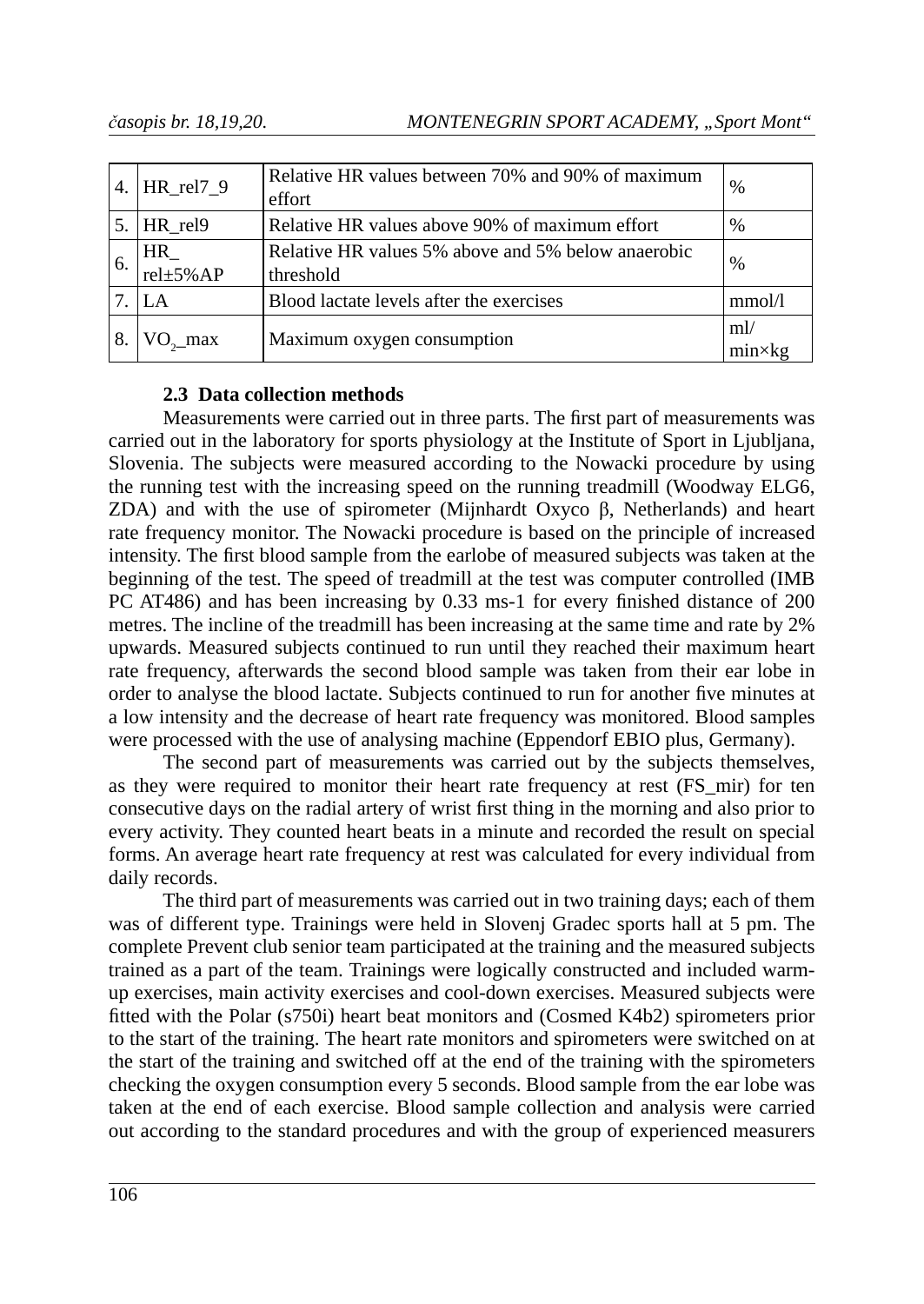(health personnel at the Faculty of sport). Trainings were also recorded for further analysis of loading.

## **2.4 Description of analysed exercises**

|  |  |  | <b>Training 1:</b> Exercises with characteristics of continuous activity |  |  |  |
|--|--|--|--------------------------------------------------------------------------|--|--|--|
|--|--|--|--------------------------------------------------------------------------|--|--|--|

|    | <b>Exercise</b>                                                                                                           | <b>Intensity</b> | <b>Duration</b> |
|----|---------------------------------------------------------------------------------------------------------------------------|------------------|-----------------|
|    | Crossing in two groups at the half court line                                                                             | medium           | 6 minutes       |
|    | Run-ins in two groups at the half court line                                                                              | medium           | 6 minutes       |
| 3. | Standing shooting from the left (LZ) and right (RZ) back player position after the pass from the central back player (SZ) |                  | 12 minutes      |
|    |                                                                                                                           |                  |                 |
|    | Standing shooting from the left $(LZ)$ and right $(RZ)$ back                                                              |                  |                 |
| 4. | player position after the wide run and pass from left $(LK)$ and $\vert$ high                                             |                  | 12 minutes      |
|    | right (BK) wing players                                                                                                   |                  |                 |

*Training 2: Exercises with characteristics of interval activity*

|    | <b>Exercise</b>                                                                                      | <b>Intensity</b> | <b>Duration</b>  | <b>Repetitions</b> Execution |                  | <b>Rest</b>      |
|----|------------------------------------------------------------------------------------------------------|------------------|------------------|------------------------------|------------------|------------------|
|    | Handball obstacle course                                                                             | medium           | 6 min            | 8                            |                  | $30 \text{ sec}$ |
|    | Short period high intensity<br>loading in groups of three                                            | medium           | $6 \text{ min}$  | 4                            | $30 \text{ sec}$ | $60 \text{ sec}$ |
| 3. | Repeated short term<br>loading in groups of three                                                    | high             | $2 \text{ min}$  |                              | $30 \text{ sec}$ | $15 \text{ sec}$ |
| 4. | Continuous shooting from<br>the central back position<br>after executing movement<br>around the cone | high             | $40 \text{ sec}$ |                              |                  | $2 \text{ min}$  |

# **2.5 Data analysis**

Following procedures and statistical methods were used to analyse and present the data:

1. Data from the heart rate frequency monitors were analysed with the use of Polar Precision Performance SW computer programme. Data were transferred from the monitors to the programme with the use of interface.

2. Karvonen model was used to calculate relative heart rate frequency, which is based on the calculation of heart reserve (FS  $% = 100$  X (FS  $-$  FSmir)/(FSmax  $-$  FSmir).

3. Simple descriptive statistics was calculated for all the used variables. Diffe rences between the average arithmetic mean values of physiological variables of the entire training were tested with the use of t-test for pairs. Statistically significant differences were accepted at the 5% alpha error (two-way testing).

## **3. Results and Discussion**

Table 1 shows average values of physiological variables, measured at the loaded training on the treadmill in the laboratory (Nowacki procedure). The highest recorded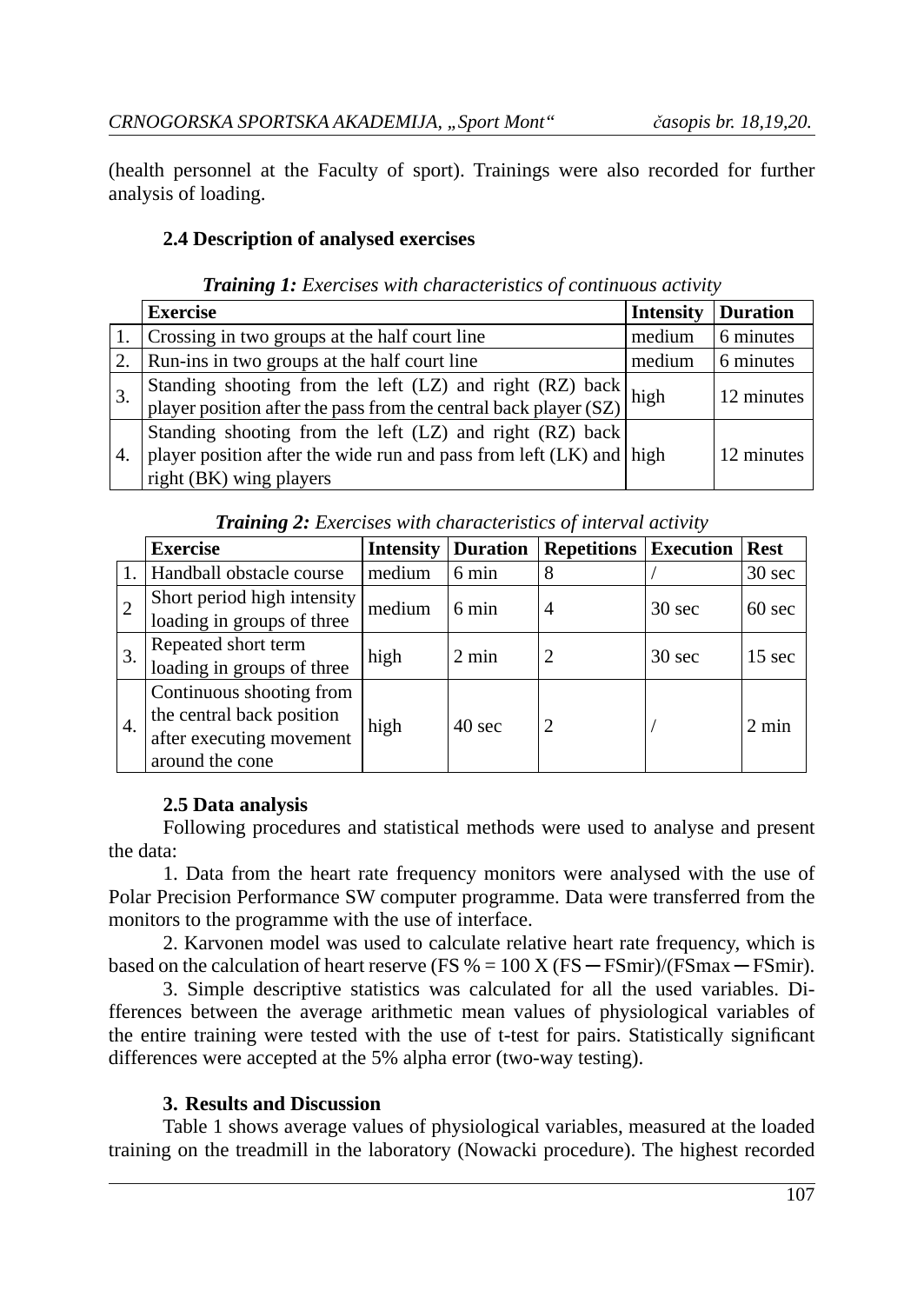average heart rate frequency was 186±5 beats/min; the average heart rate frequency at rest was 49±3 beats/min. The average anaerobic threshold of analysed players at the time of testing was 167.3±4 beats/min, representing in average 86.5±4.4 % of maximum heart rate frequency of measured subjects.

|                   | HR rest  | HR max    | LA           |               | LA max $\overline{VO}$ max                                                                                                            | An tres       | An tres        |
|-------------------|----------|-----------|--------------|---------------|---------------------------------------------------------------------------------------------------------------------------------------|---------------|----------------|
|                   |          |           |              |               | $(\text{beats/min})   (\text{beats/min})   (\text{mmol/l})   (\text{mmol/l})   (\text{ml/min} \times \text{kg})   (\text{beats/min})$ |               | (% )           |
| Average<br>values | $49 + 3$ | $186 + 5$ | $1,1\pm 0,2$ | $7.8 \pm 2.1$ | $57,6 \pm 4,3$                                                                                                                        | $167.3 \pm 4$ | $86.5 \pm 4.1$ |

*Table 1: Average values of physiological variables, measured in the laboratory* 

Data about the physiological indicators of effort, recorded in the laboratory conditions, represented reference values of heart rate frequency in order to calculate relative heart rate frequency in training. By using the maximum and minimum heart rate frequency, a relative heart rate frequency of every individual could be calculated in particular point in the exercise. Data about the maximum oxygen consumption was used as an indicator of aerobic capacity of a player (Wilmore, & Costill, 2004). Certain degree of caution was needed when discussing the results of effort. The authors were aware that the data of effort variables, particularly the absolute values of heart rate frequency and blood lactates in interval loading, can be misleading. Data about the average absolute values of heart rate frequency in certain parts of training could lead not only to incorrect explanation, but also would not provide information about the actual effort of the players during the match (Cardinale, 2000). Only a rough evaluation of the effort can be given when comparing sportsmen with presumably similar maximum heart beat frequencies and frequencies at rest.

The analysis of physiological variables, measured on court in two different types of training, provided more useful information by revealing the differences in the level of effort. It revealed, that in the exercises with interval type activities (training 2), the average absolute heart frequency was  $136\pm5.6$  beats per minute, the average value of blood lactate was  $2,65\pm0.5$  mmol/l and the proportion of relative oxygen consumption was  $64.7\pm3.7$  % of the maximal oxygen consumption. All measured values of physiological variables were higher in comparison to the values for training with continuous type of activities (training 1). T-test for pairs also confirmed statistically significant differences (see Table 2).

*Table 2: Differences of average heart rate frequency values (absolute values), blood lactate values and maximum oxygen consumption for two different types of training*

|            | HR abs        |         | LA             |         | $VO_{2}$ max         |         |
|------------|---------------|---------|----------------|---------|----------------------|---------|
|            | (beats/min)   | p(t)    | (mmol/l)       | p(t)    | $(ml/min \times kg)$ | p(t)    |
| Training 1 | $130 \pm 7.2$ |         | $1,8+0,3$      | $.000*$ | $55,3+4$             |         |
| Training 1 | $136 \pm 5.6$ | $.000*$ | $2,56 \pm 0.5$ |         | $64.7 \pm 3.7$       | $.000*$ |

 $Key: p(t) - statistical significance of t-test coefficient$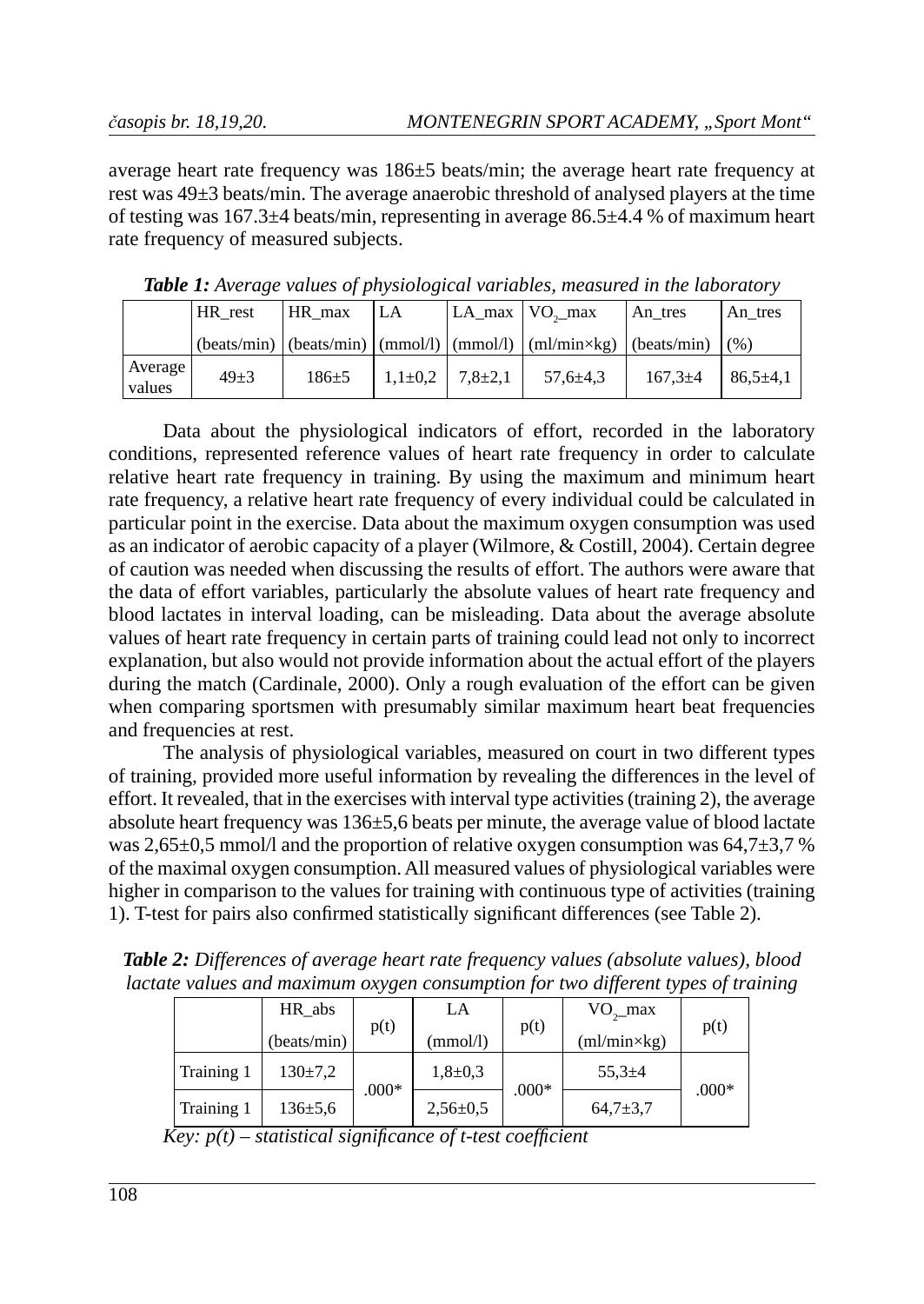Loadings during the exercises with the continuous type of activities have in average resulted in higher response of relative effort of low (below 50% of maximum effort) and medium (between 50% and 70% of maximum effort) intensity ( $p = .000$ ) (see Graph 1).



\* - statistical significance of t-test coefficient

*Graph 1: Differences in average relative proportions of effort in two different types of training* 

In contrast, the exercises with the interval type of activities revealed significantly higher average proportions of effort between 70% and 90% and above 90% of maximum effort. Average proportions of effort above 5% and below 5% of anaerobic threshold are also in average higher in the interval type of training  $(27\pm8\%$  of maximum effort) than in continuous type of training  $(7\pm3\% \text{ of maximum effort}).$ 

A comparison of the results in the study of average proportions of effort during the handball matches (Pori,  $\&$  Šibila, 2006) with the results of the present study revealed similarities in the average levels of effort between the interval type of exercises and the match game.

The review of analyses also revealed a fact that both types of training represent a relatively low level of effort for the players, compared to the research findings of the model matches (Pori, 2003). The average absolute heart rate frequency levels at the matches achieve values between 150 and 180 beats per minute and the most frequent level of relative effort is between 70% and 90% of maximum heart rate frequency, whereas the blood lactate levels do not exceed the concentration above the 5 mmol/l.

Available studies do not provide the information about the oxygen consumptions during the handball match. Values of the measured subjects in the present sample alerted that attention is required when setting the training load. It has to be particularly emphasised that loading in handball cannot be as precisely planned as for example in cyclical sports. Nevertheless, for development of handball abilities and despite different practice, the principle of individual approach in the process of handball training is of key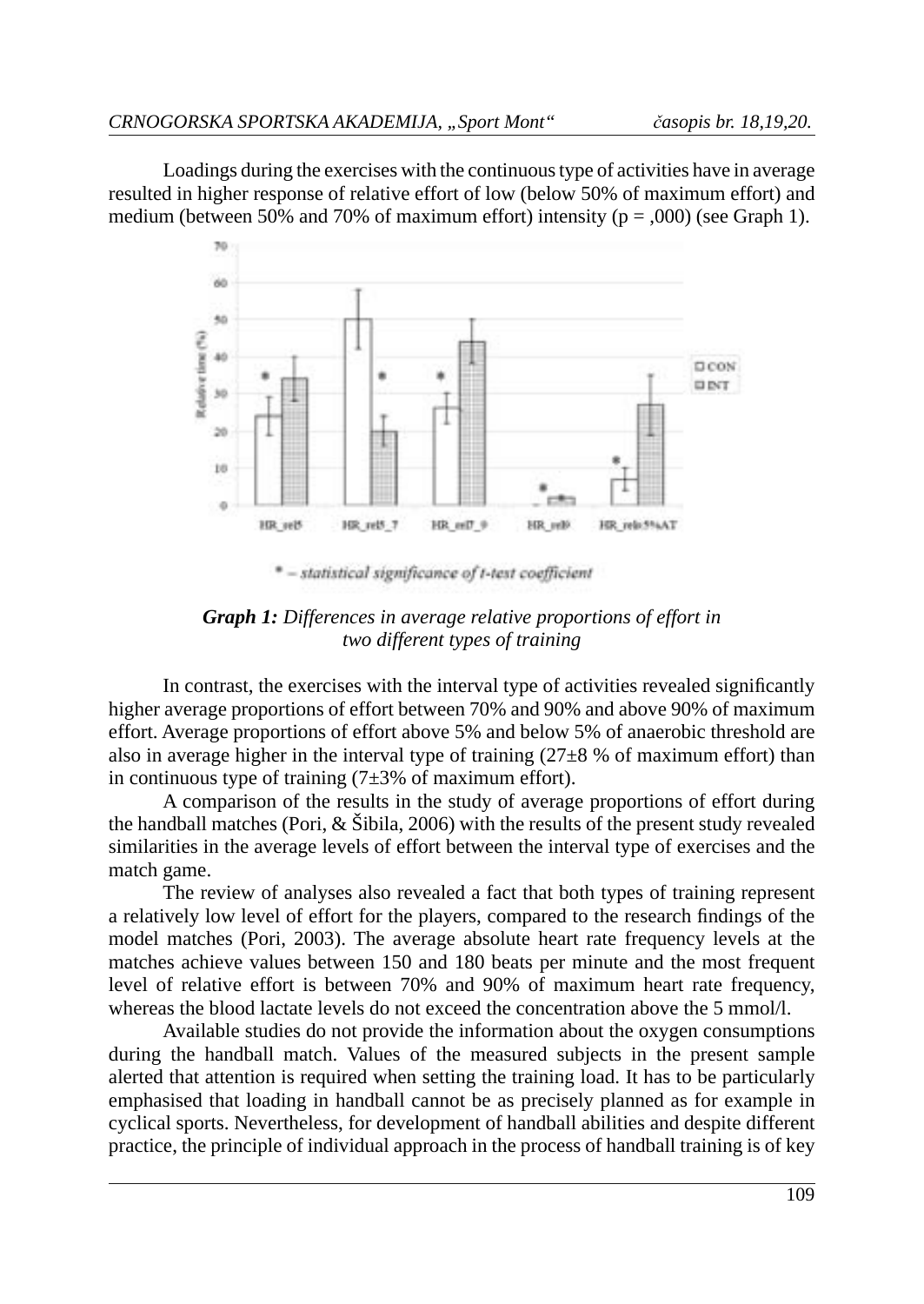importance. Authors share the opinion that the use of interval methods is more suitable from the endurance preparation aspect than the use of continuous methods. In order for a player to sustain the loading, good working of cardio-vascular system is required and the interval methods have a great influence on the working of this system. Researchers have confirmed that short period loading with short rest periods in between have the greatest effect on the aerobic strength. The products of anaerobic breakdown, which occur at intensive short runs, are a strong stimulator of breathing processes and result in increased oxygen consumption. If the intensity of runs is not too high, then the high oxygen consumption becomes stabilised (Wilmore, & Costill, 2004).

The research by Pori & Šibila (2006) revealed that the players execute in average 620 metres of movements with highest intensity per match. The authors have also recorded at the analysed matches in average 80 movements with the velocity above 5.2  $m/s$  (highest intensity category), which in average were 7.7 metres long. These findings also speak in favour of interval loading when modelling suitable training loads. The selection of interval training methods also influences more suitable recruitment of muscle fibres. Due to the higher intensity achieved with interval training, higher proportion of type 2 muscle fibres participate in movement. Development of this type of muscle fibres is more suitable for handball game than the development of type 2 muscle fibres.

## **4. Conclusion**

In summary of the results of the present study it can be said that the exercises with the continuous type of activities required less effort from handball players than exercises with the interval types of activities. In average the interval exercises are similar in effort to that established at the matches. Authors consider interval training easier in order to simulate the match conditions from the aspect of energetic demands on the players. Nevertheless, it has to be emphasised that players in the training process have different level of endurance preparation and the training stimulus needs to be adjusted to the physical preparation level of each individual with an aim of developing and upgrading desired abilities. The key importance in this is the principle of individual approach.

## **5. References**

Bon, M. (2001). Evaluacija opterećenja i praćenje srčane frekvencije igrača rukometa na utakmici. [Quantified Evaluation of Loading and Monitoring of Heart Rate of Handball Players in a Match]. Doctoral thesis, Ljubljana: Fakulteta za šport.

Cardinale, M. (2000). Handball Performance: Physiological Considerations & Practical Approach for the Training Metabolic Aspects. (17.3.2005), http://coachesinfo. com

Coutts, A., Reaburn, P., & Abt, G. (2003). Heart rate, blood lactate concentration and estimated energy expenditure in a semi-professional rugby league team during a match: a case study. *Journal of Sport Sciences*, 21, 97-103.

Pori, P. (2003). Analiza opterećenja in napora krilnih igrača u rukometu. [Analysis of loading and effort of wing players in team handball]. Doctoral thesis, Ljubljana: Fakulteta za šport.